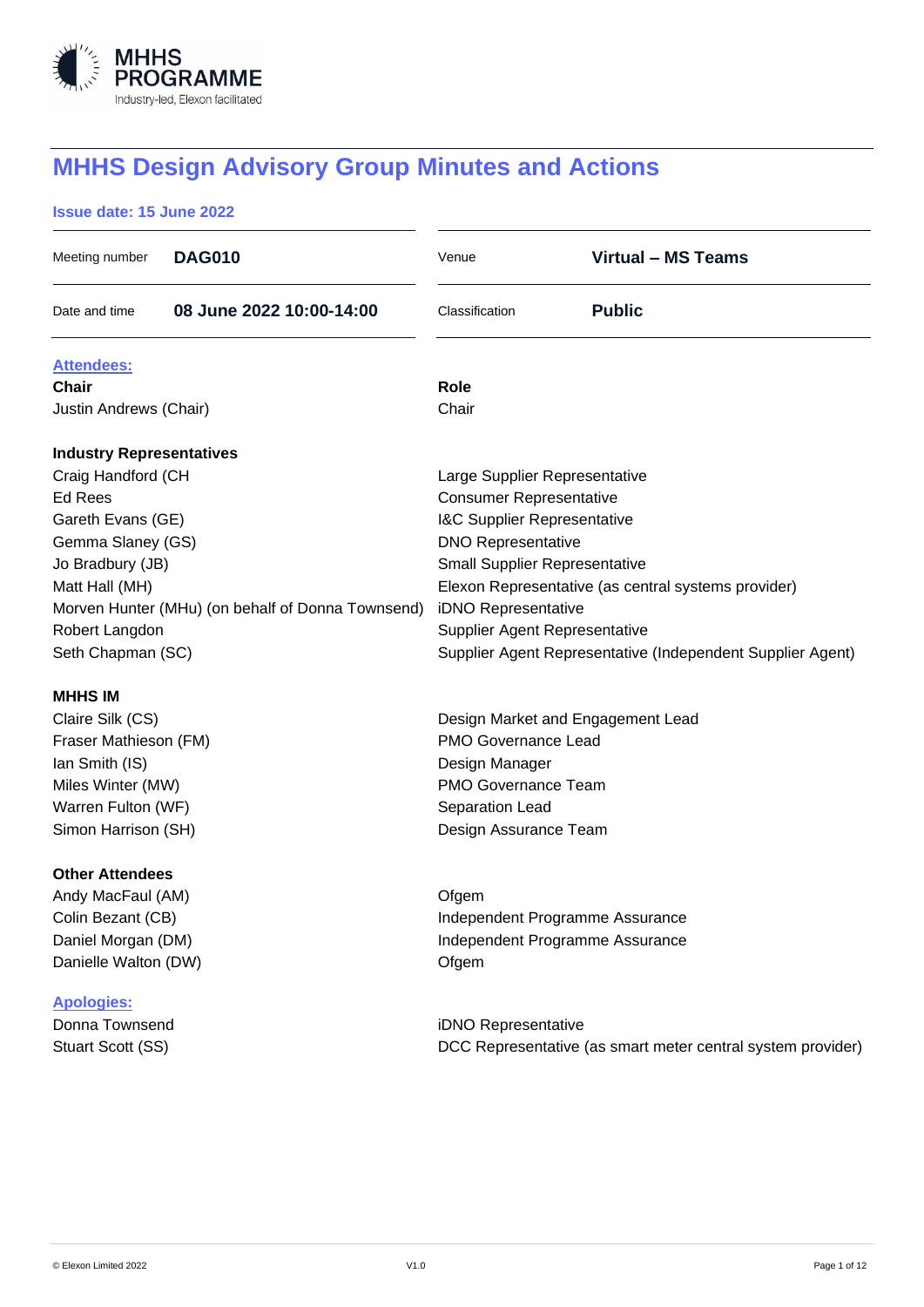# **Actions**

| <b>Area</b>                                              | <b>Action Ref Action</b> |                                                                                                                                                                                 | Owner                        | <b>Due Date</b>                     |
|----------------------------------------------------------|--------------------------|---------------------------------------------------------------------------------------------------------------------------------------------------------------------------------|------------------------------|-------------------------------------|
| <b>Tranche 4</b><br><b>Schedule</b>                      | DAG10-01                 | Share presentation regarding changes to Tranche 4 timelines<br>with DAG members                                                                                                 | Programme<br>(PMO)           | 09/06/2022                          |
| <b>Minutes and</b>                                       |                          | DAG10-02 Publish change marked version of minutes for DAG meeting<br>held 11 May 2022, incorporating amendments requested by<br>DAG members in relation to Tranche 1 approval   | Programme<br>(PMO)           | 15/06/2022                          |
| <b>Actions</b>                                           | DAG10-03                 | Highlight in the post meeting papers any action updates which<br>have changed between publication of the DAG meeting papers<br>and presentation of the updates at the meeting   | Programme<br>(PMO)           | 15/06/2022                          |
|                                                          |                          | DAG09-04 Add Target Stakeholder Outcomes and Baseline Success<br>Criteria as a standing agenda item for future DAG meetings<br>as part of the consideration of design decisions | Programme<br>(PMO)           | 06/07/2022                          |
|                                                          |                          | DAG10-05 Provide any suggested amendments to Target stakeholder<br>outcome and Baseline success criteria by close of business<br>16 June 2022                                   | DAG Members 16/06/2022       |                                     |
| <b>Open Design</b><br><b>Issues</b><br><b>Management</b> | DAG10-06                 | Update the Target Stakeholder Outcomes and Baseline<br>Success Criteria based on suggestions of DAG members                                                                     | Programme<br>(Warren Fulton) | 06/07/2022                          |
|                                                          | DAG10-07                 | Update the Conditional Approval Process and Work Off<br>Oversight Process and present updates at the next DAG<br>meeting                                                        | Programme<br>(Warren Fulton) | 06/07/2022                          |
|                                                          | DAG10-08                 | Update the MHHS Design Baseline Dashboard to show more<br>detail (e.g. next steps and timings)                                                                                  | Programme<br>(lan Smith)     | 06/07/2022                          |
|                                                          | DAG10-09                 | DAG members to provide any comments on agenda items 6,<br>7, 9, 11, 12, and 13 within the meeting papers of the DAG<br>held 08 June 2022 by close of business 16 June 2022      | DAG Members 16/06/2022       |                                     |
| <b>Summary</b><br>and Next<br><b>Steps</b>               | DAG10-10                 | Schedule an extraordinary DAG meeting to discuss SEC<br>MP162/level playing field principle and to review design-<br>related RAID items (agenda items 8 and 10)                 | Programme<br>(PMO)           | w/c 20<br><b>June 2022</b><br>(TBC) |
|                                                          | DAG10-11                 | Share copy of RAID for design specific issues for DAG<br>members to review (RAID revision underway as part of<br>Tranche 4 scheduling exercise)                                 | Programme<br>(Warren Fulton) | 06/07/2022                          |
| <b>Previous</b><br>Meeting(s)                            | DAG06-01                 | Review alignment between related MPAN modifications and<br>design subgroup                                                                                                      | Programme<br>(lan Smith)     | 13/05/2022                          |
|                                                          | DAG07-03                 | Programme to bring future versions of DIP Functional<br>Specification and Non-Functional Requirements to DAG, once<br>further updates incorporated                              | Programme<br>(Design Team)   | 13/05/2022                          |
|                                                          | DAG08-01                 | Bring updated DIP Functional Specification and Non-<br>Functional Requirements to the next DAG for approval                                                                     | Programme<br>(lan Smith)     | 08/06/2022                          |
|                                                          | DAG08-02                 | Issue call for agenda items or discussion topics prior to<br>mobilisation of CCIAG                                                                                              | Programme<br>(PMO)           | 08/06/2022                          |
|                                                          | DAG09-03                 | Provide detailed action plan for resolution of open design<br>issues against T1 design artefacts                                                                                | Programme<br>(Claire Silk)   | 25/05/2022                          |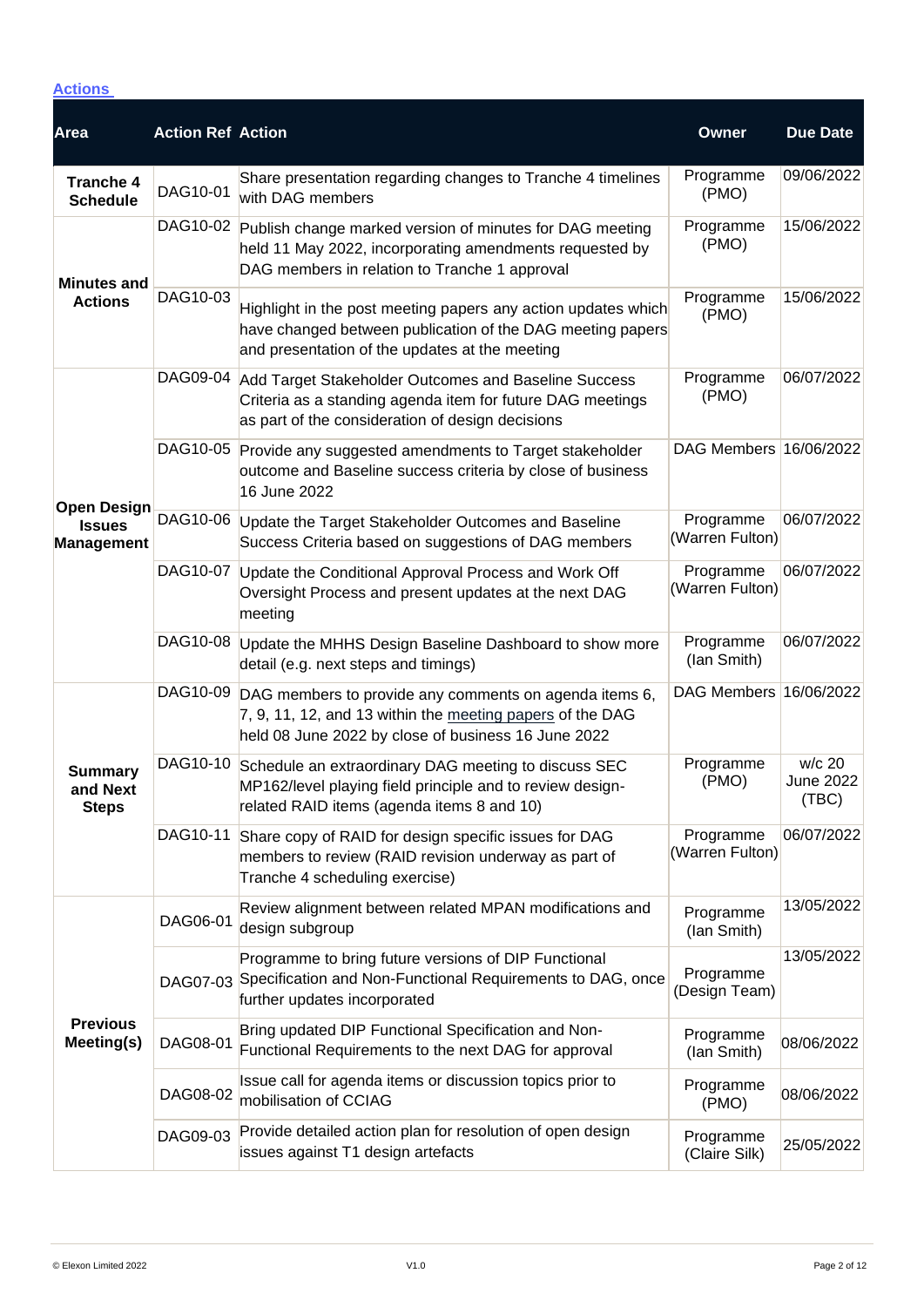|          | Programme to liaise with Programme Participants who have<br>DAG09-05 queries on the Programme Design Team's responses to<br>comments on the Tranche 1 design artefacts                                        | Programme<br>(Ian Smith)   | 08/06/2022 |
|----------|---------------------------------------------------------------------------------------------------------------------------------------------------------------------------------------------------------------|----------------------------|------------|
| DAG09-10 | Add dependency to outstanding design issues log relating to<br>ensuring design collateral is sufficient to enable code drafting.<br>IS to review example of this and confirm sufficient for code<br>drafting. | Programme<br>(Ian Smith)   | 08/06/2022 |
| DAG09-11 | Add dependency to outstanding design issues log regarding<br>Programme approach to resolving material design issues<br>which emanate from design assurance process.                                           | Programme<br>(lan Smith)   | 08/06/2022 |
| DAG09-12 | Provide a clear plan for the resolution of the recorded<br>outstanding issues related to the Tranche 1 design artefact<br>approval                                                                            | Programme<br>(Design Team) | 25/05/2022 |

#### **Decisions**

| <b>Area</b>    | Dec Ref    | <b>Decision</b>                                   |
|----------------|------------|---------------------------------------------------|
| <b>Minutes</b> | DAG-DEC-22 | Tranche 2 design artefacts conditionally approved |

| <b>RAID items discussed/raised</b> |                    |  |
|------------------------------------|--------------------|--|
| <b>RAID</b> area                   | <b>Description</b> |  |
| None                               |                    |  |

### **Minutes**

### **1. Welcome and Introductions**

The Chair welcome attendees to the meeting. Prior to commencement of the agenda, the Programme Design Team requested an opportunity to provide an update on the progression of the Tranche 4 (T4) design artefact review.

### **Design Team Tranche 4 Update**

The Design Team presented an update on T4 timelines. IS highlighted the design team's desire to ensure the quality of the design and to not compromise this by rushing to meet a deadline. IS gave an overview of the progress of the design artefact review tranches so far, noting the significant number of comments received.

The Design Team advised of a need to delay the release of the T4 artefacts as they are not ready to be published for industry review on 08 June 2022 as planned. This is due to the substantial number of comments received in the previous review tranche and further complexity identified in the Design process. The Design Team have identified some lessons learned from earlier tranches that will be applied to T4.

IS stated that a detailed schedule is currently being developed of all remaining activity prior to the release of the T4 design artefacts, to ensure they are fully reviewed and assured ahead of being shared with industry. The schedule takes into account the impact of the delay incurred in the T4 artefact preparation; industry's concerns that sufficient time must be allocated for review and comment resolution, and; lessons learnt from previous tranches. This revised schedule will be published within two weeks. In the meantime, design activities will continue in terms of preparing the T4 documents and processing the comments from T3.

The Chair asked for clarity that the revised schedule would be released by 22 June, to which IS confirmed it would be.

The Chair asked what level of coverage of the MHHS Target Operating Model (TOM) the T1-3 artefacts represent. IS suggested these artefacts cover a large part of the design, providing much of the substance of the logical interfaces, but there was still work to be undertaken on Operational Choreography, Non-Functional Requirements, reporting and transition.

The Chair asked whether the delay to the release of the T4 artefacts would mean a delay to the delivery of the detailed design baseline, to which IS confirmed it did. The Chair asked DAG members for their views on the updates provided.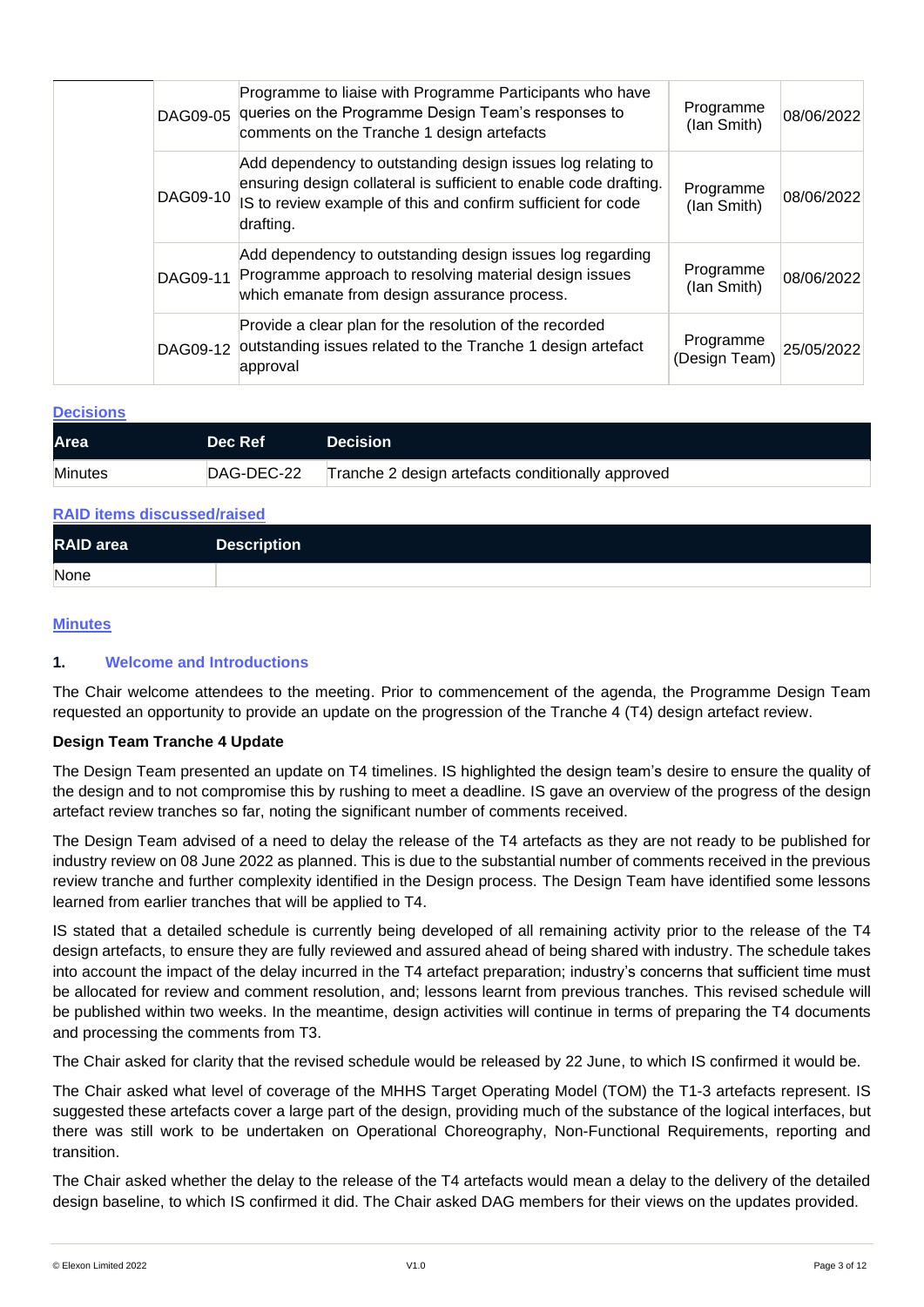## **Member's Queries**

MH asked if design workshops/sub-groups would continue over the next few weeks. IS confirmed they would and that some would change scope, such as one on reporting and transition expanded from Elexon Central System (ECS) focus.

RL asked whether additional resource is being applied, noting the large volume of comments as part of the Tranche 1 (T1) review. RL stated feedback from constituents has been that the responses to their comments so far has not been sufficient. IS advised additional people had been assigned to assist with the governance/processing for comments and subsequent issue resolution. The Chair asked whether it was possible for subject matter experts from within industry could be seconded into the Programme, as was suggested when the Programme was being mobilised. IS advised they would be supportive of this. RL expressed that when comments are raised, these should be taken back to working groups, which are made up of industry representatives, where the comments can be addressed. In this sense, RL suggested, the working groups should resolve comments and issues rather than the Design Team alone. RL believed this would improve transparency and would utilise the working groups further. RL repeated that the Operational Choreography document is critical and asked whether resource could be focussed on this given the scale of work required. IS advised this was a top priority alongside the publication of the T4 design artefacts for review.

SC asked if items in artefact log marked as placeholders were planned for release in T4. IS noted where placeholder documents are denoted within the log, these are there for areas where work may be required and represent a degree of optionality in the log. RL asked if these will be confirmed/resolved by the end of T4. IS said they would be.

CH thanked the design team for their openness on this update and welcomed the delay if it assists the quality of the design artefacts. CH agreed with RL's view that working groups can be used to assess industry comments in a more open and collaborative way. IS agreed this was the ideal and noted the reality that industry parties often do not agree on the solution to an issue or way forward regarding specific design elements. IS praised the value the working groups have contributed to the design and noted part of the DAG's role is to make timely decisions on design matters where consensus is unlikely to be reached. CH agreed and requested a summary of differing viewpoints is provided, and it be recorded clearly why a decision is made in favour of a particular option.

WF introduced themself as a member of the MHHS Senior Responsible Owner (SRO) Leadership Team who has joined the Design Team to assist IS on the delivery side of design work, freeing up IS to work more on the technical elements. WF commented in relation to RL's and CH's point on working group review of comments and issues, that the Business Process and Requirements Working Group (BRPWG) last week discussed the detail of some of the issues being brought to DAG today. This meant more detailed actions came out of that meeting and the aim is to bring more refined material to DAG. Replying to RL's comment regarding the volume of comments received as part of T1, WF commented the number of comments received was higher than expected. WF said new processes and tooling are being used to make the management of comments and issues more efficient. WF asked DAG members for examples of comments their constituents feel have not received a complete response.

RL thanked WF for the outline of what is being done to increase management of industry comments and issues and said there was a period where comments were not being responded to which has since improved significantly. RL did not think there was any disagreement this was an issue previously. RL gave the example of comments on the D0142 data flow. IS noted, on this specific issue, the suggestion was to replace the D0142 with a Data Integration Platform (DIP) flow, but following comments received it was recognised this may need to return to a working group for further assessment. RL suggested it should already be the process that contentious comments are worked through at working groups. IS asked if all comments should go back to a working group. RL believed they should, to establish whether consensus could be achieved on whether the proposed approach should be accepted or rejected. IS believed this may require a change to the tranche review process. The Chair suggested this could be done for contentious comments only, as it would not be necessary to do this for all comments (e.g. correction of a typo).

GS thanked the Design Team for their update, stating it demonstrated a positive openness and transparency. GS advised some constituents had suggested their comments were deleted from the comment log, and that it was possible come comments were only visible upon downloading the log rather than viewing it directly on the Programme collaboration portal. GS suggested issuing communications to make parties aware of this. GS felt there was still detail missing in the log on who owns a given comment, whether a comment is returning to working group, whether is it scheduled for discussion at a specific meeting, and when that meeting is. IS asked for any feedback on technical issues with the Programme portal to be passed on as this had not been flagged previously and advised the Programme will follow up on any technical issues.

### **Next Steps**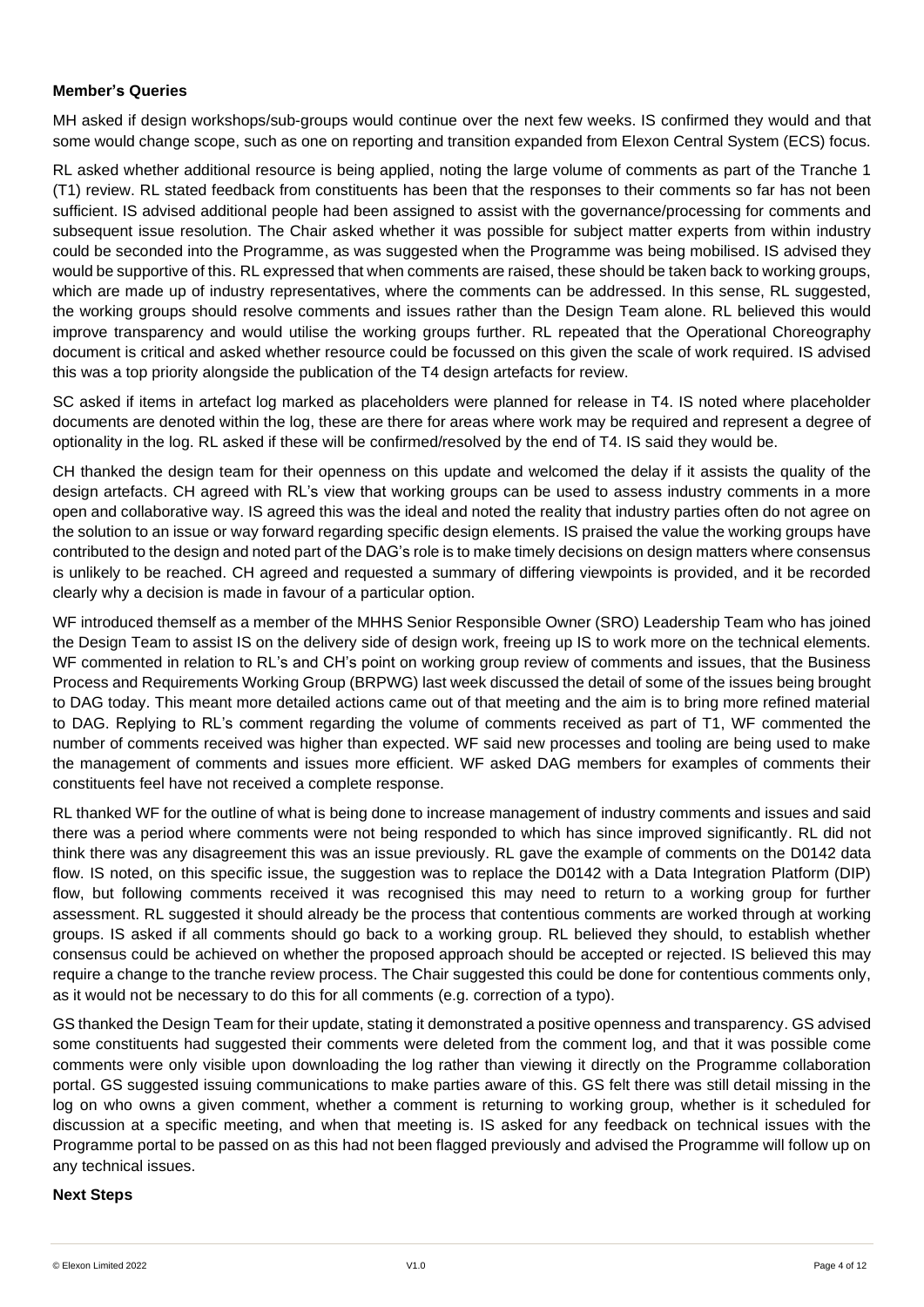The Chair summarised next steps and asked the Design Team whether the delay to T4 meant a Programme Change Request is required to move the M5 milestone relating to delivery of the detailed design baseline. IS responded this is likely to be required. The Chair suggested the new T4 schedule should include a request for subject matter expertise from industry design experts to support the increased use of the working groups for working through Design issues or significant comments. The Chair brought the update to a conclusion, noting the revised T4 scheduled would be released within two weeks.

## **ACTION DAG10-01: Programme to share presentation regarding changes to Tranche 4 timelines with DAG members**

# **2. Minutes and actions**

The group were asked whether the minutes of the previous meeting, held 11 May 2022, should be approved, to which several members highlighted they had provided suggested amendments which had not yet been incorporated. GS and RL noted specific comments provided and SC expressed there should be clearer minuting of decisions, such as the T1 conditional approval. The Chair stated the minutes would be updated to incorporate the amendments suggested by DAG members, and a change marked version published for approval at the next meeting. The Chair advised the minuting of decisions going forward would involve a clear indication of whether members support, reject, or abstain, and any rationale or comments to support this.

**ACTION DAG10-02: Programme to publish change marked version of minutes for DAG meeting held 11 May 2022, incorporating amendments requested by DAG members in relation to Tranche 1 approval**

FM provided an overview of the outstanding actions, updates for which can be found within the [meeting papers.](https://mhhsprogramme-production-cdn.s3.eu-west-2.amazonaws.com/wp-content/uploads/2022/04/06124839/MHHS-DEL351-DAG-13-April-2022-v1.0.pdf)

GS noted some updates differed from those which had been published with the meeting papers. FM highlighted the changes made and explained the reasons for this. GS suggested any such changes should be redlined in future and FM agreed to publish the updated actions updates with the post meeting papers.

**ACTION DAG10-03: Highlight in the post meeting papers any action updates which have changed between publication of the DAG meeting papers and presentation of the updates at the meeting**

Regarding action DAG09-02: *Share list of the design document repository user group volunteers with DAG members;* MH advised they had not seen this list but had volunteered for the group. SH agreed to pick this up with MH outside of the meeting.

Regarding action DAG09-05: *Programme to liaise with Programme Participants who have queries on the Programme Design Team's responses to comments on the Tranche 1 design artefacts;* CH did not believe the update provided in the meeting papers reflected the action, stating the action related to participants who had comments rejected. IS advised the Design Team were scheduling discussion sessions with individuals to review their rejected comments. The Chair reminded DAG members of the relation between this action and action DAG09-06: *Advise constituents who have expressed concerns on Programme responses to comments on Tranche 1 design artefacts to contact the Programme Design Team [\(Design@mhhsprogramme.co.uk\)](mailto:Design@mhhsprogramme.co.uk).*

Regarding action DAG09-07: *Add dependency to outstanding design issues log to capture ongoing assessment of MDR TRT requirements in relation to SEC MP162;* RL asked if this was being picked up elsewhere. The Chair confirmed it is an open design issue. RL said they would feel more comfortable if it was captured as an action also. The Chair responded that if it is an open design issue, it would be receiving attention and logging it again as an action is not necessary (see also ACTION DAG10-10).

Regarding action DAG09-13: *Consider whether further extraordinary DAG meeting required to discuss latest information relating to the Smart Energy Code (SEC) Modification Proposal (MP) 162;* SC believed the action was to hold a meeting, not to consider if one should be held (see also ACTION DAG10-10). GS asked whether it was noted anywhere that SEC MP162 and Retail Energy Code (REC) change R0044 were linked. FM replied this was noted in the MHHS Cross Code Advisory Group's (CCAG) Horizon Scanning Log and is being monitored by this group with members of the Design Team in attendance and providing assessment of each new code change which may have an impact on the MHHS Programme, to ensure any necessary actions are undertaken.

### **3. Open Design Issues Management**

WF introduced the agenda item, explaining the Programme have implemented additional controls in response to comments at the previous DAG meeting over the need to improve issues management with respect to the comments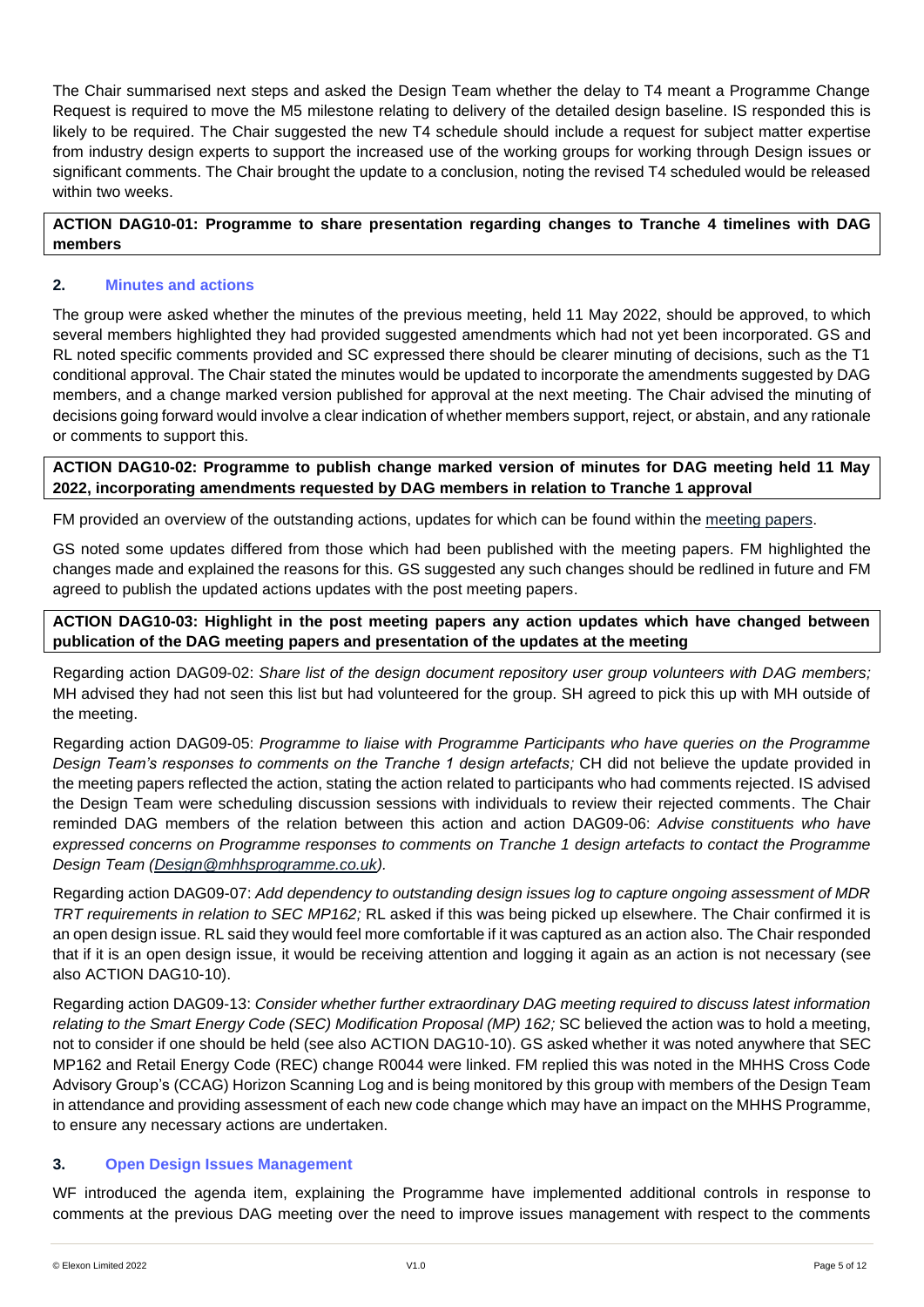received from Programme Participants as part of the T1 design artefacts review. WF provided an overview of several requests to DAG members regarding the processes around issues management. The Chair invited DAG members to provide views from their respective constituencies.

## **Request 1 – Proposed Target Stakeholder Outcomes and Success Criteria**

CH said the outcomes are fit for purpose and questioned how they would be measured, noting ambiguity in the wording may affect measurability. WF noted this, and advised it is feedback such as this that is requested from Programme Parties to finesse the proposed outcomes and success criteria.

JB advised they had not received any views from their constituents but agreed with CH's points.

GS advised annual leave had impacted their ability to obtain constituents views but felt the proposed outcomes and criteria were fundamentally adequate and agreed with CH on fleshing out and finessing detail.

GE said they hold regular meetings with constituents and had received verbal feedback but no written responses and asked how feedback such as this should be managed. The feedback on the outcomes and criteria was agreement in principle subject to further development. The Chair asked DAG members to capture any verbal feedback such as this and email it to the Programme.

MH asked whether the target stakeholder outcomes pre-M5 should include that the TOM meets the overall Programme requirements, to tie the outcomes back to the fundamental purpose of the Programme. WF advised this has been included in the success criteria but could be brought into the pre-M5 outcomes section too.

The Chair summarised the Design Team will use these success criteria when baselining the design and asked whether the intention was incorporate Programme Participant's views into the proposed outcomes and criteria. WF advised input was welcomed from DAG members and their constituents, and DAG would need to approve the final wording.

MH asked if there would be an opportunity to provide further feedback outside of the DAG meeting. WF said yes, and the Programme would redline any amendments arising from feedback provided. WF suggested a new standing agenda item for DAG to receive ongoing updates on the development of the outcomes and criteria, including the need for increased clarity and ensuring measurability.

## **ACTION DAG10-04: Add Target Stakeholder Outcomes and Baseline Success Criteria as a standing agenda item for future DAG meetings as part of the consideration of design decisions**

The Chair asked if any DAG member did not agree with the proposed target outcomes and success criteria with, noting the Programme would need to provide further detail on how the success criteria are measured and reported on.

MH stated they were not able to agree at this point but acknowledged the proposed outcomes and criteria had been reviewed and were progressing toward agreement. SC echoed this sentiment.

WF asked whether DAG members objected to the proposed outcomes-based approach and utilisation of success criteria as part of managing issues and ensuring the MHHS design is adequate. No objections were received.

WF summarised that updates would be made to the proposed outcomes and success criteria. WF invited DAG members to provide any further feedback or suggested amendments.

**ACTION DAG10-05: DAG members to provide any suggested amendments to target outcomes and success criteria by close of business 16 June 2022**

**ACTION DAG10-06: Programme to update the target outcomes and success criteria based on suggestions of DAG members** 

### **Request 2 – DAG Baseline Governance Processes**

WF summarised that following concerns expressed at the previous DAG meeting over issues resolution both pre and post-M5, the Programme had documented proposed detailed processes for managing this. The documented processes include a conditional approval process for the design artefacts, a process for resolving issues with the baseline design, and a work-off oversight process for the resolution of issues post-M5. WF advised the MHHS Programme Change Control Process would be used to manage any changes to the design post-M5 which are not associated with a baseline design issue (i.e. new issues). The Chair invited comments from DAG members.

CH welcomed this and thanked the Design Team for documenting the processes. CH supported the feedback loop to discuss issues with working groups and believed there needed to be more information on how dissensus is managed.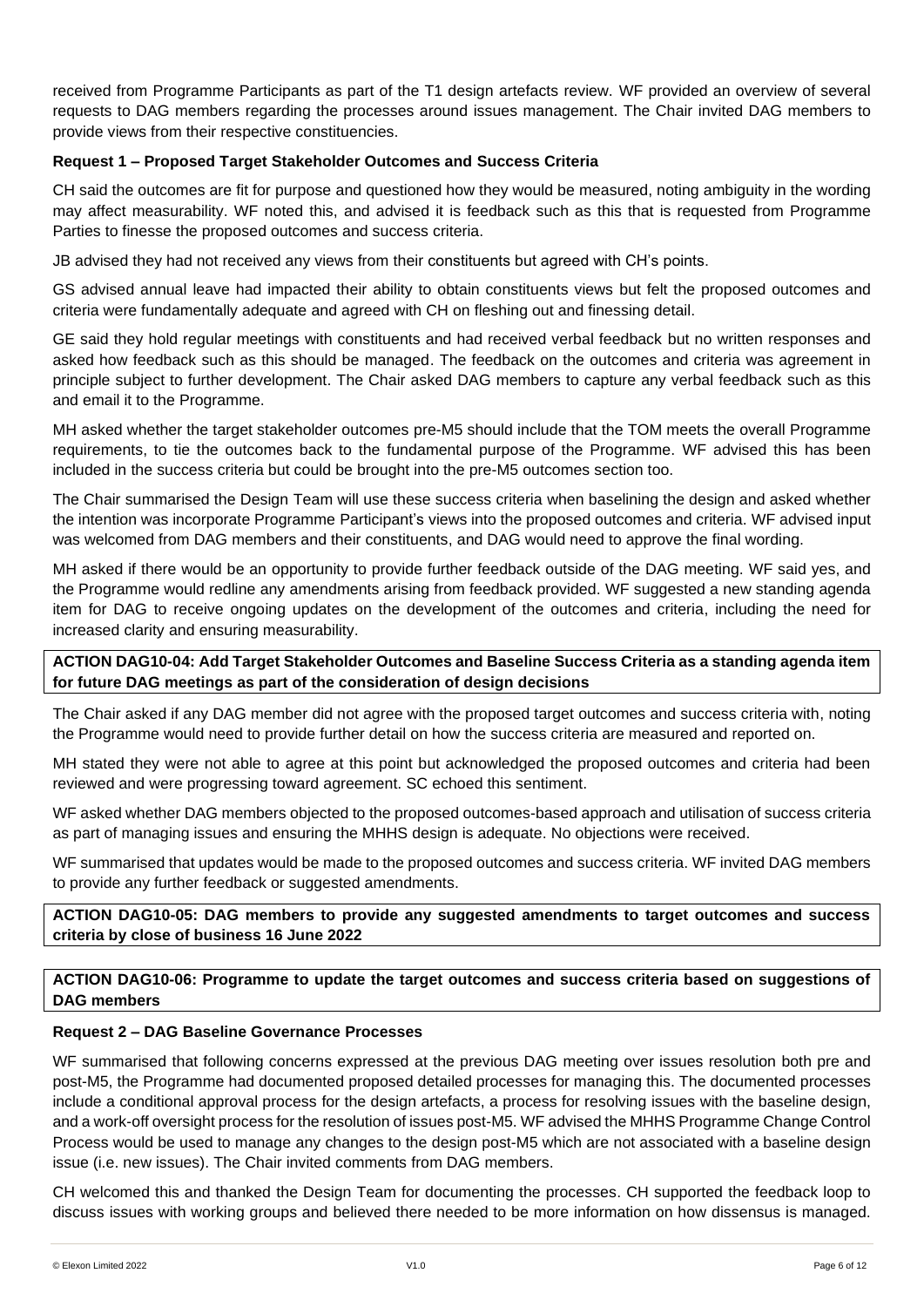CH asked whether the Work-Off Oversight Process to resolve pre-existing design baseline issues would operate for three months after M5 and the delivery of the design baseline. WF advised this process was expected to manage any elements of issues that were deemed to not be 'vital', to enable DAG to approve the baseline with non-substantive issues outstanding and ensured a process is in place for closing such issues. Once those issues are closed, the work-off process falls away and the ensuring MHHS Change Control Process will operate.

MH asked if the Work-Off Oversight Process overlapped with code drafting. WF agreed it did and this would need to be managed. WF will be attending CCAG to define how this is managed. IS said this would inform the materiality of any work-off items. If a given issue or outstanding matter is anticipated to require any substantial code drafting, this would not make the work-off list as it would be too large an issue to be accepted. The Chair suggested issues on the work-off list which may have minor impacts on code drafting would be prioritised for resolution.

The Chair asked if DAG approved of the approach outlined and invited any comments or suggested changes to the proposed processes.

RL noted there is no working group interaction within the proposed Conditional Approval Process between reviewing review tranche comments and updating the design artefacts. MH suggested this was acceptable otherwise working groups would be required to review a very large number of comments. SC believed significant changes to design artefacts should be consider by working groups. The Chair suggested an amendment to the process diagram to clarify that where there is a significant change to any design artefact as a result of review comments, it would present to a working group. Several members believed that where the resolution to a given issue may be contentious and that if a single Programme Parties' comments could lead to a significant change, this should be discussed at working group. This would increase transparency and ensure industry expertise is applied in decisions. WF thanked members for this contribution and took an action to modify the Design Baseline Governance Processes.

# **ACTION DAG10-07: Programme to update the Conditional Approval Process and Work Off Oversight Process and present updates at the next DAG meeting**

The Chair asked if DAG are happy to approve the Baseline Governance processes subject to amendments to 2.4.1.

RL asked for clarity on how the issues log would be managed. IS said there would be a prioritisation and scheduling if issues for resolution, the timing of which would need to be considered in aggregate against the overall time available. WF advised there will be transparency on this when the log is shared. The Chair suggested there will be some tough decisions on this. IS advised each issue would be categorised based on severity to help manage inherent subjectivity.

SC asked what happens if issues are found following conditional approval. SC offered the example of a Smart Data Services (SDS) method statement currently under review and a validation step which was removed based on comments from Programme Participants. SC believed the step should remain and asked how this is raised within Design Baseline Governance Processes. SC asked how other members would be made aware a change had been made. IS replied if a change is made it should lead to a conversation within a working group or subgroup and if a change was made to resolve an issue, this would be recorded in the issues resolution log. The Chair suggested matters which have led to a change to design artefacts, but where there is not consensus over the change, could be recorded in the open issues log or in a dissensus log, to ensure differing views are retained.

# **Request 3 – Design Baseline Issues Severity Categories**

WF provided an overview of the proposed severity categories for issues, which would assist in guiding the actions required and priority of a given issue. The categories of severity are critical, major, moderate, minor, and cosmetic. Information on how an issue would be categorised was also provided. The Chair invited comments from DAG members.

MH believed the severity criteria were too subjective and need to be more measurable. IS expressed a desire to make them as quantifiable as possible and asked for suggestions on improving measurability. The Chair asked if the criteria had been borrowed from the Faster Switching Programme (FSP). IS said no, but the FSP criteria and other severity criteria has been reviewed when producing the proposed MHHS criteria. MH offered take this away and return with suggestions.

RL agreed with MH and noted they also had no suggestions at this point. Using the issue surrounding the D0142 data flow as an example, RL advised they would categorise this as major as it is unclear how the MHHS design would be implemented without this being understood and that it could lead to a significant amount of change which sits outside of the Programme. RL also Suggested severity should be taken in aggregate, such that multiple minor severity issues with a given design artefact could cumulatively constitute a major.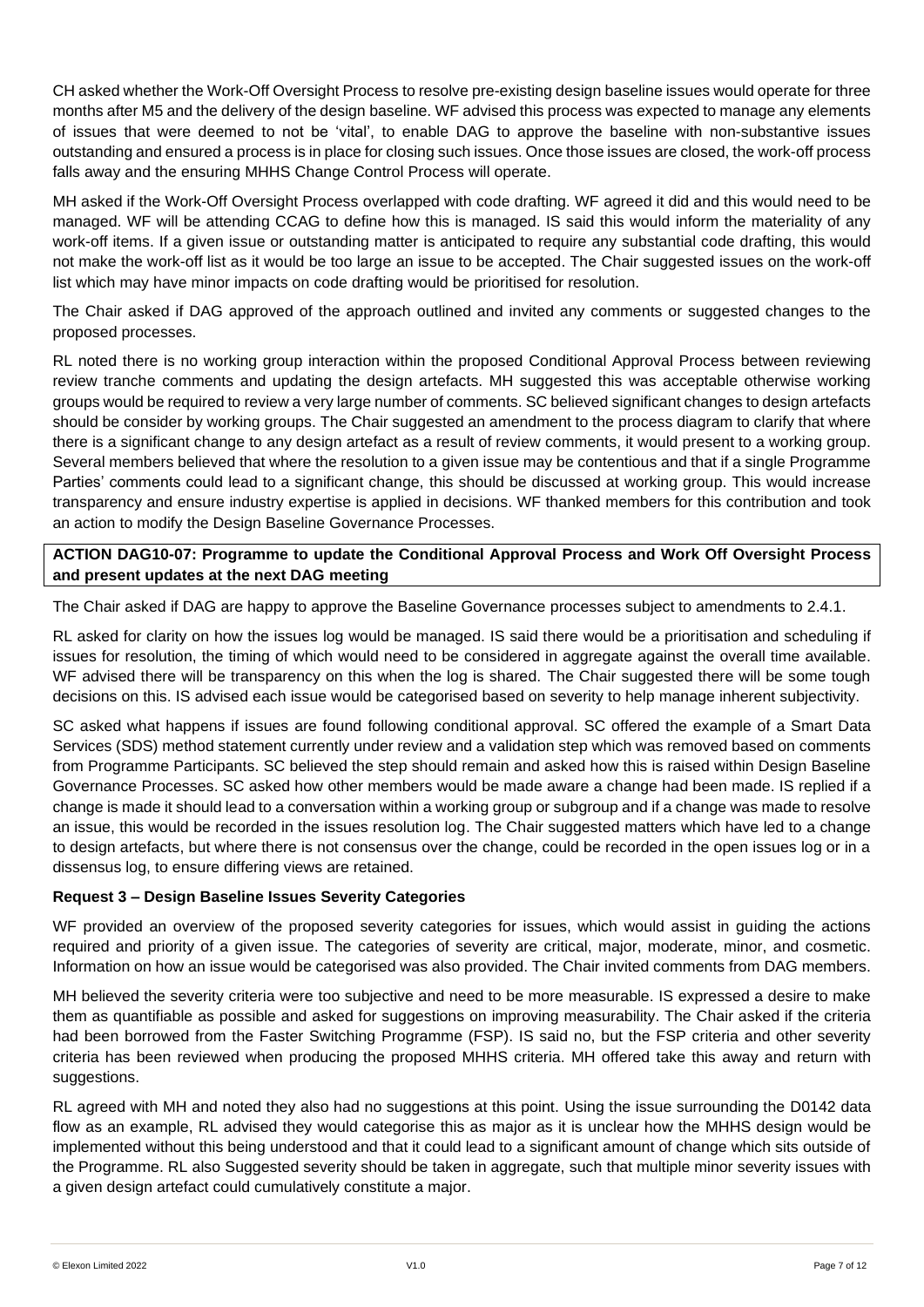The group discussed how issues would be categorised. MH and SC highlighted the usual criteria for assessing the severity of issues, including cost, time of rework, risk of delay if not resolved. There may also be a need to align with RAID log. IS agreed and noted some of the challenges around subjectivity in the assessment of issues. IS welcomed suggestions for any clarifications members would like to see within the severity categories. SC agreed the number of alternative solutions to an issue and subjectivity may affect whether different parties categorise a given issue major or cosmetic which could affect the prioritisation and certainty Programme Parties received. The Chair noted this was to be reasonably expected as part of a design-led implementation. IS commented they had never seen a programme design phase where design baseline testing (DBT) had not commenced without some uncertainty over elements of the design. The balance required is between uncertainty and cost of delay before the minutiae is fully accounted for.

SH agreed with IS noting a federated piece of design is quite novel. The processes proposed will act as useful 'guard rails', and it is understood there will usually be grey areas over issues and materiality. SC suggested issues or decisions which may cause challenges for individual parties should be recorded, and there should be an element of proportionality in the approach.

CB suggested where there is an issue that feels unduly lowly classified, there should be ongoing debate around that. Once multiple cycles of discussion have been undertaken there should be the formation of a level of confidence which informs any design decision in terms of the impact of any remaining issues and their significance.

MH suggested the scoring of outstanding design issues should mirror the scoring used in the Programme central RAID log, and efforts made to operate a single issues log.

The Chair summarised that DAG members have asked for clear measurability, clear criteria, and consideration of the subjectivity of issues when undertaking prioritisation. The Chair asked if any DAG members would object to using the proposed severity classification, noting further detail will be added. No objections were received.

## **Request 4 – MHHS Design Baseline Dashboard and Issues/Dissensus/Dependencies Registers**

IS advised the final proposal related to the tools for managing the existing T1 and any Tranche 2 (T2) issues. The tools consist of a dashboard, issues register, dissensus register, and a dependencies register. The Chair invited comments from DAG members.

CH commented on the issues register, querying how the content of this is determined and providing the example of the ten issues related to T2 which were entered into the log but for which 25 actions were recorded in the comments log as part of the T2 artefact review. IS replied there was thematic analysis of the comments, which were aggregated where possible to identify blocks of commentary on a singular issue. WF advised there were likely to be multiple comments that would be resolved by resolution of a single issue. CH highlighted several comments where it was not clear whether these had resulted in an issue. IS advised this would be updated as part of the ongoing management of comments and issues.

The Chair stipulated the comments log must be complete and there should be no elements which lack a Design Team response or indication of the actions or next steps. The Chair requested the review comments log and issues log are checked to ensure this is the case prior to publication.

GS believed the tables within the registers should clearly identify who the owner of an item is, whether this be a working group or the Programme, and which individual action sits with. It should also be clear on which group an issue is being reviewed at and the meeting dates. This would provide greater clarity for Programme Participants viewing the log and provide awareness of who to speak to if they have questions. GS suggested also noted the need expand initialisms to ensure clarity for parties, noting the term 'ECS' which stands for Elexon Central Systems.

## **ACTION DAG10-08: Programme to update the MHHS Design Baseline Dashboard to show more detail (e.g. next steps and timings)**

SC highlighted constituent feedback when reviewing the registers with a party who has issues was there is not enough detail to understand whether a given element is outstanding. SC offered the example of Snag 3, stating it was unclear which document it emanated from, and who will undertake the action required to close it. SC requested it is made clear which document and comment an issue has arisen from. IS suggested this could be done by going to comments log and filtering by snag ID.

WF advised the Business Processes and Requirements Working Group (BPRWG) is the control forum for the actions required to resolve open issues, as technical experts are in attendance. If two parties disagree with how an issue is resolved, then it should be escalated to DAG.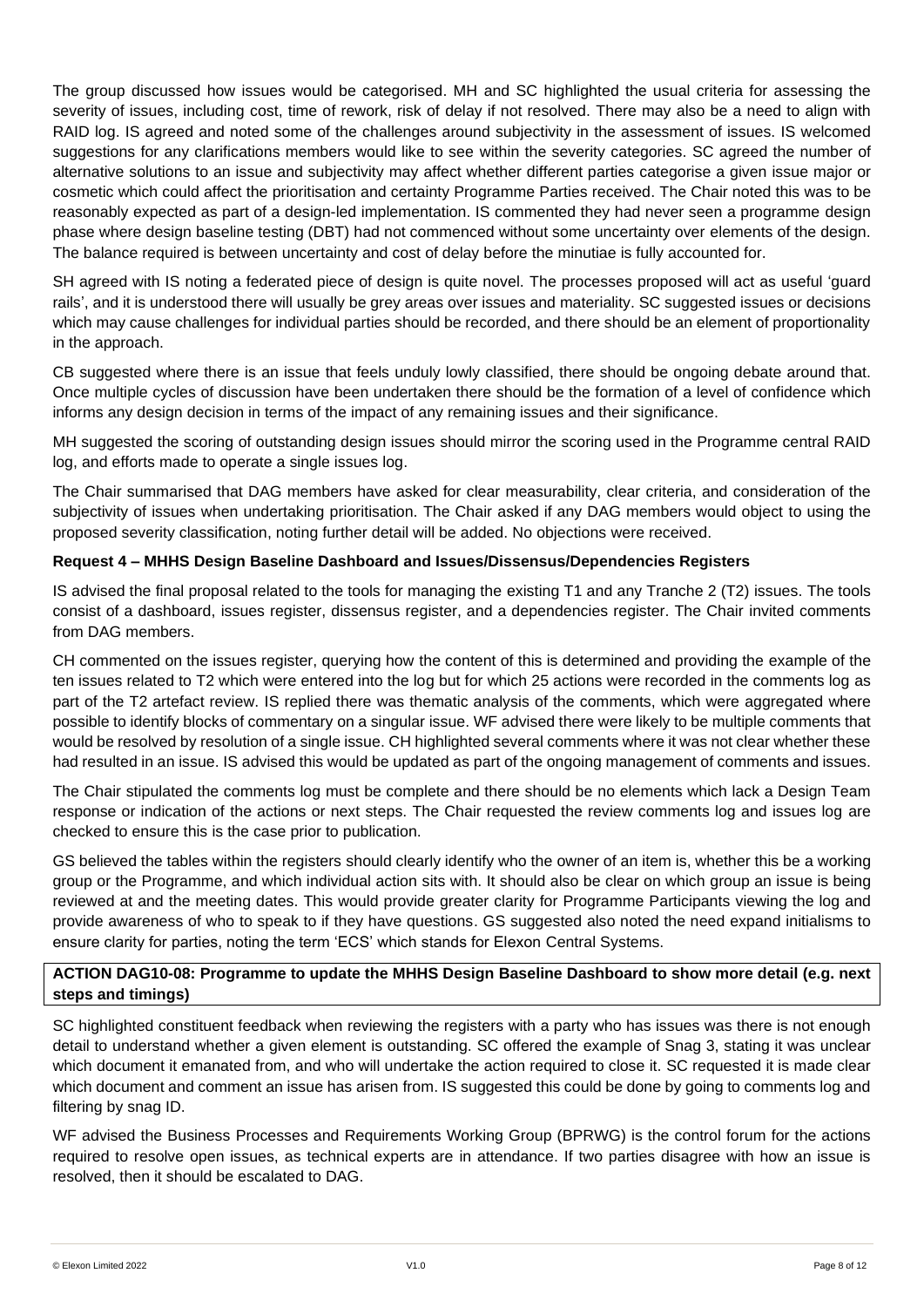The DAG noted the updates to be made to the proposed processes and tools, and the agreement in principle regarding their employment in managing the design approval processes and resolution of outstanding issues.

# **4. Tranche 2 Approval**

## **T2 Overview**

IS introduced the agenda item, and summarised the actions required by DAG members in relation to the recommendation for approval of the T2 design artefacts. Actions required included review of the artefacts, consultation with constituents in relation to whether the T2 artefacts meet the requirements of the TOM and are stable, and confirmation any issues are appropriately recorded and tools in place for resolution.

IS provided a summary of the comments received, noting 622 comments were received on the T2 design artefacts, of which 55% resulted in minor changes to the documents. IS noted the Tranche 3 design artefacts were out for review at present.

SH outlined the assurance activities undertaken by the MHHS Design Assurance Team, and the conclusion the T2 design artefacts are stable and sufficient (i.e. no design gaps), and capable of DAG approval. SC asked how assurance issues relating to clarity or ambiguity would be resolved without direct industry input. SH clarified many of these issues were matters that could be resolved simply, for example by adding clarifications to design documents.

IS outlined the request for a recommendation from DAG members that the T2 documents be conditionally approved, subject to any outstanding matters to be resolved in subsequent document tranches. The Chair outlined the method of conditional approval of the T2 artefacts, highlighting DAG members can approve, reject, or abstain from the recommendation they be approved. The Chair requested that any parties who feel they must reject should provide specific reasons and information on why this is so.

SC expressed a concern that conditional approval of all document tranches could result in approved artefacts, but a potential inability to agree the overall design that can be baselined at M5. Additionally, the approval of individual artefacts on their own, where these may rely on artefacts in later tranches, may mean the artefacts overall do not enable the design to be baselined. IS responded that what is sought is an acknowledgement form DAG members that artefacts are sufficiently stable to enable a recommendation for conditional approval, noting there may be outstanding issues which later impact artefacts previously approved. IS recognised the potential risks in this approach and confirmed matters arising in future tranche reviews may require change to artefacts approved in earlier tranches. SC reiterated the concern that some of the conditional approval of T2 relies on matters which will be included in later tranches, and it may not be apparent until all tranches are approved, and a view formed of the design as a whole, that other outstanding matters which affect the ability of parties to commence systems build are then identified, despite the individual tranches having been approved. IS agreed this concern, and it would be important to identify and address any design matters which are felt to be incomplete and to consider the design artefacts as a whole, once all tranches are approved.

### **T2 Conditional Approval**

The Chair requested DAG members provide their positions on whether the T2 design artefacts should be recommended for conditional approval. Each constituency position is detailed below:

| <b>Constituency</b>                                         | <b>Accept</b>                                 | <b>Reject</b> | <b>Abstain</b> |
|-------------------------------------------------------------|-----------------------------------------------|---------------|----------------|
| <b>DNO Representative</b>                                   | ✓                                             |               |                |
| Elexon Representative (as central systems provider)         | ✓                                             |               |                |
| <b>I&amp;C Supplier Representative</b>                      | $\checkmark$                                  |               |                |
| iDNO Representative                                         |                                               |               | $\checkmark$   |
| Large Supplier Representative                               |                                               | ✓             |                |
| <b>Small Supplier Representative</b>                        |                                               |               |                |
| Supplier Agent Representative                               | ✓                                             |               |                |
| Supplier Agent Representative (Independent Supplier Agent)  | ✓                                             |               |                |
| <b>Consumer Representative</b>                              | Constituency representative not in attendance |               |                |
| DCC Representative (as smart meter central system provider) | Constituency representative not in attendance |               |                |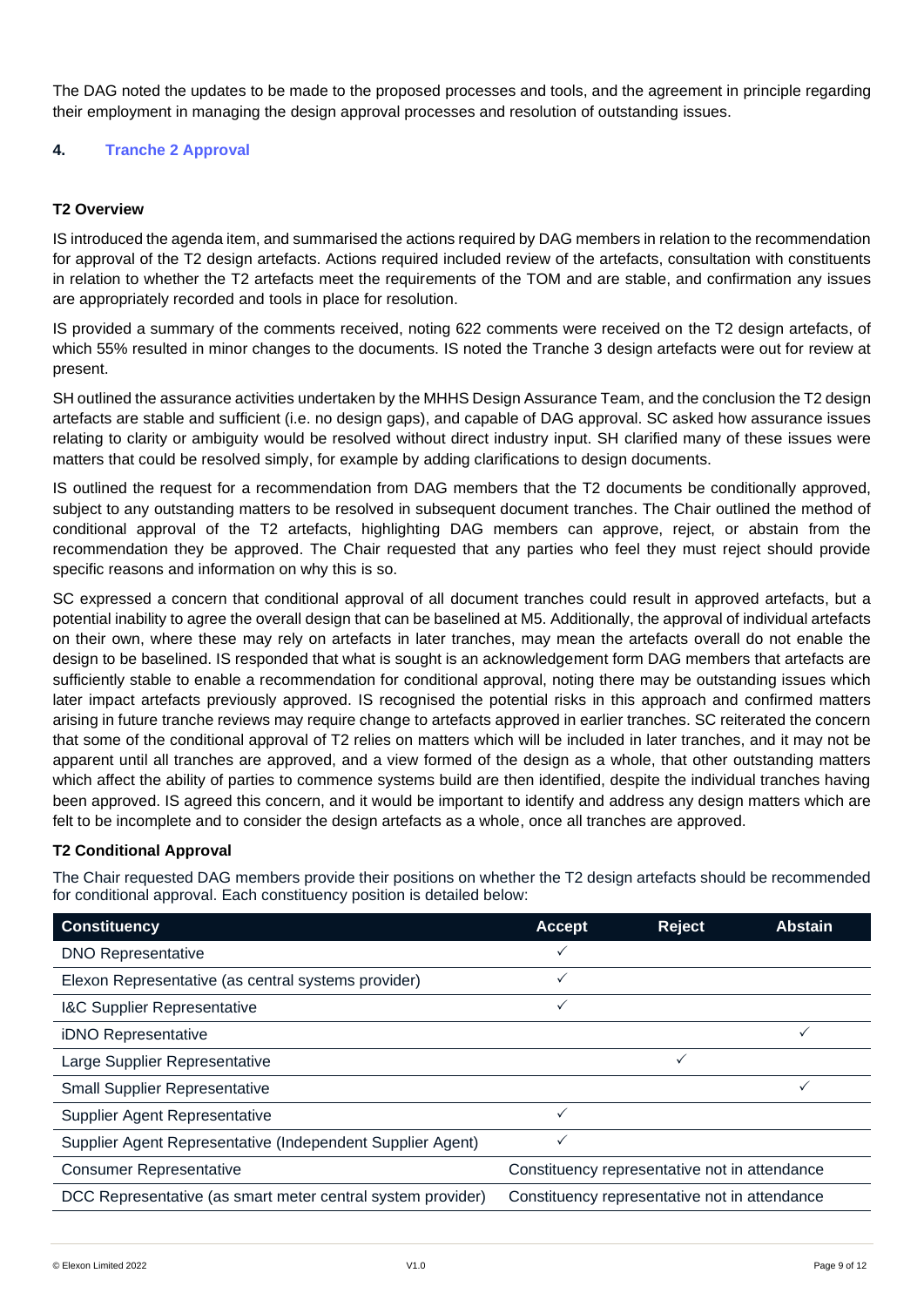| <b>Medium Supplier Representative</b> | Constituency seat currently vacant |
|---------------------------------------|------------------------------------|
| National Grid ESO                     | Constituency seat currently vacant |

# **DAG Members' Specific Comments and Conditions**

| <b>Constituency</b>                                           | <b>Comments / Conditions</b>                                                                                                                                                                                                                                                                                                                                                                                                                                                                                                                                                                                                                                                      |
|---------------------------------------------------------------|-----------------------------------------------------------------------------------------------------------------------------------------------------------------------------------------------------------------------------------------------------------------------------------------------------------------------------------------------------------------------------------------------------------------------------------------------------------------------------------------------------------------------------------------------------------------------------------------------------------------------------------------------------------------------------------|
| <b>DNO Representative</b>                                     | GS highlighted comments from constituency members but noted there were<br>fewer comments than with T1. As such, GS found it possible to conditionally<br>approve subject to the specific resolution of comments from St Clements and<br>noting some nervousness around the conditional approval of T2 based on<br>certain anticipated developments in T3 and T4. IS advised the points raised<br>by St Clements have been included as an open design issue and will be dealt<br>with as part of issues resolution                                                                                                                                                                 |
| Elexon Representative (as central<br>systems provider)        | MH advised they would conditionally approve, based on several additional<br>conditions. Specifically: resolution of a missing interface on the update of<br>reporting to data services; addition of dependencies that Elexon central<br>system validation processes require further work; that non-functional<br>requirements will all be captured in a later tranche (which the Chair confirmed<br>was a currently recorded dependency); that process maps need updating,<br>and; that there is a clear plan to action all outstanding design issues and<br>dependencies. Subject to these conditions, MH opted to recommend<br>conditional approval of the T2 design artefacts. |
| I&C Supplier Representative                                   | GE advised no constituent feedback had been received and as such they<br>would abstain. The Chair queried what their position would be as an expert<br>member of DAG. GE noted their formal abstention on behalf of their<br>constituency, but advised there was nothing that specifically prevented<br>approval and they would have been minded to conditionally approve albeit<br>with some nervousness around this                                                                                                                                                                                                                                                             |
| iDNO Representative                                           | MHu advised feedback from constituents was there are not as many issues<br>in T2 as there may be in T4, and that resource constraints mean the review<br>of the T2 design artefacts may not have been as in depth as many would like.<br>Despite this, MHu opted to recommend conditional approval.                                                                                                                                                                                                                                                                                                                                                                               |
| Large Supplier Representative                                 | CH advised the steer from their constituents was to reject, and this was the<br>formal position of their constituency. CH commented that the information<br>provided on the governance of issues and management of future tranches did<br>provide some comfort. CH noted ongoing concerns on outstanding issues,<br>and the assurances suppliers would be contacted but which did not appear to<br>have happened. CH also noted previously expressed concerns about how<br>conditional approval of T1 and T4 interact. CH believed a session with<br>Suppliers following BPRWG on 29 June 2022 would be of great benefit in<br>alleviating concerns on outstanding issues         |
| <b>Small Supplier Representative</b>                          | JB advised no constituent feedback had been received and as such they<br>would abstain. The Chair queried what their position would be as an expert<br>member of DAG. JB noted their formal abstention on behalf of their<br>constituency, but advised they did not find any significant gaps in the<br>documentation and would have been minded to conditionally approve                                                                                                                                                                                                                                                                                                         |
| Supplier Agent Representative                                 | RL advised feedback from constituents focused on the severity of issues<br>listed in the open design issues logs, and noted that if parties can review<br>this again in future, they would be able to recommend conditional approval<br>of T <sub>2</sub>                                                                                                                                                                                                                                                                                                                                                                                                                         |
| Supplier Agent Representative<br>(Independent Supplier Agent) | SC recommended conditional approval, noting the need to manage and<br>action the issues and dissensus registers                                                                                                                                                                                                                                                                                                                                                                                                                                                                                                                                                                   |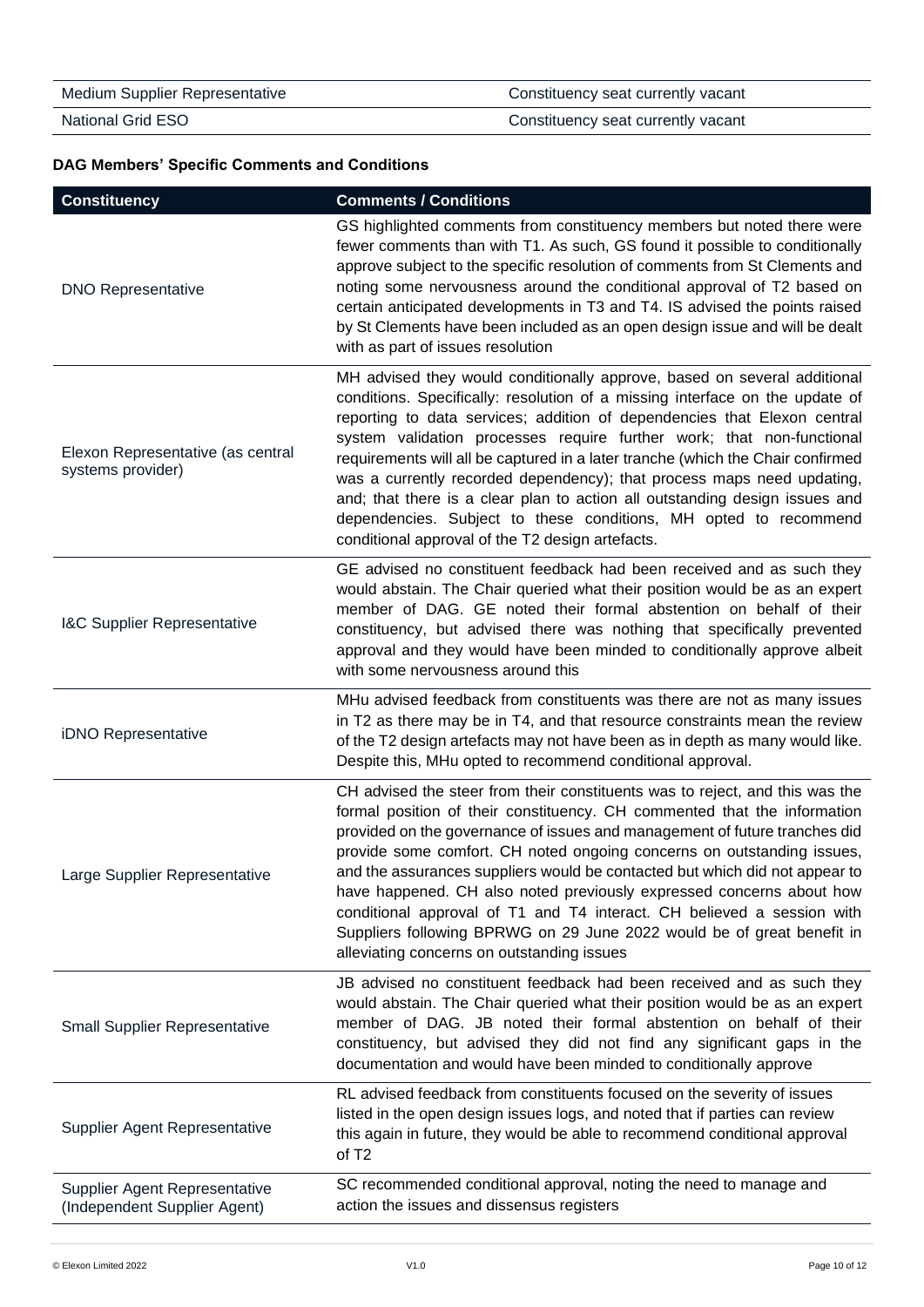| <b>Consumer Representative</b>                                 | Constituency representative not in attendance |
|----------------------------------------------------------------|-----------------------------------------------|
| DCC Representative (as smart meter<br>central system provider) | Constituency representative not in attendance |
| <b>Medium Supplier Representative</b>                          | Constituency seat currently vacant            |
| National Grid ESO                                              | Constituency seat currently vacant            |

The Chair requested any further views from the Design Assurance Team or Independent Programme Assurance representative. CB advised work is still underway to audit the processes associated with recommendations for design approvals, and there was nothing currently that needed to be raised.

The Chair summarised the recommendations of the group, and, noting there is a clearer feedback loop and issues management process, and the majority of DAG members supported a recommendation for approval of the T2 design artefacts, the Chair would, under powers conferred by the MHHS Governance Framework, conditionally approve the T2 design artefacts.

## **DECISION DAG-DEC-22: Tranche 2 design artefacts conditionally approved**

The Chair thanked the MHHS Design Team and DAG members for their input.

## **5. MHHS Design Dashboard**

See ACTION DAG10-09.

## **6. Design Decisions**

See ACTION DAG10-09.

## **7. MHHS Change Control Process**

See ACTION DAG10-09.

### **8. Review of RAID**

See ACTION DAG10-010.

# **9. DAG Design Principles**

See ACTION DAG10-09.

# **10. Level Playing Field Design Principle**

See ACTION DAG10-010.

### **11. Governance Group Updates**

See ACTION DAG10-09.

# **12. Level 4 Working Group Updates**

See ACTION DAG10-09.

### **13. Code Drafting Principles**

See ACTION DAG10-09.

### **14. Summary and next steps**

The Chair noted the positive and productive discussions on T2 approval, the delay to T4, and the approach to issues resolution and management. As a result of these important discussions several agenda had not been discussed and the Chair suggested these items are issued for DAG member comment by correspondence.

**ACTION DAG10-09: DAG members to provide any comments on agenda items 5, 6, 7, 9, 11, 12, and 13 within the [meeting papers](https://mhhsprogramme-production-cdn.s3.eu-west-2.amazonaws.com/wp-content/uploads/2022/05/31112421/DAG-pack_8-June-2022.zip) of the DAG held 08 June 2022 by close of business 16 June 2022**